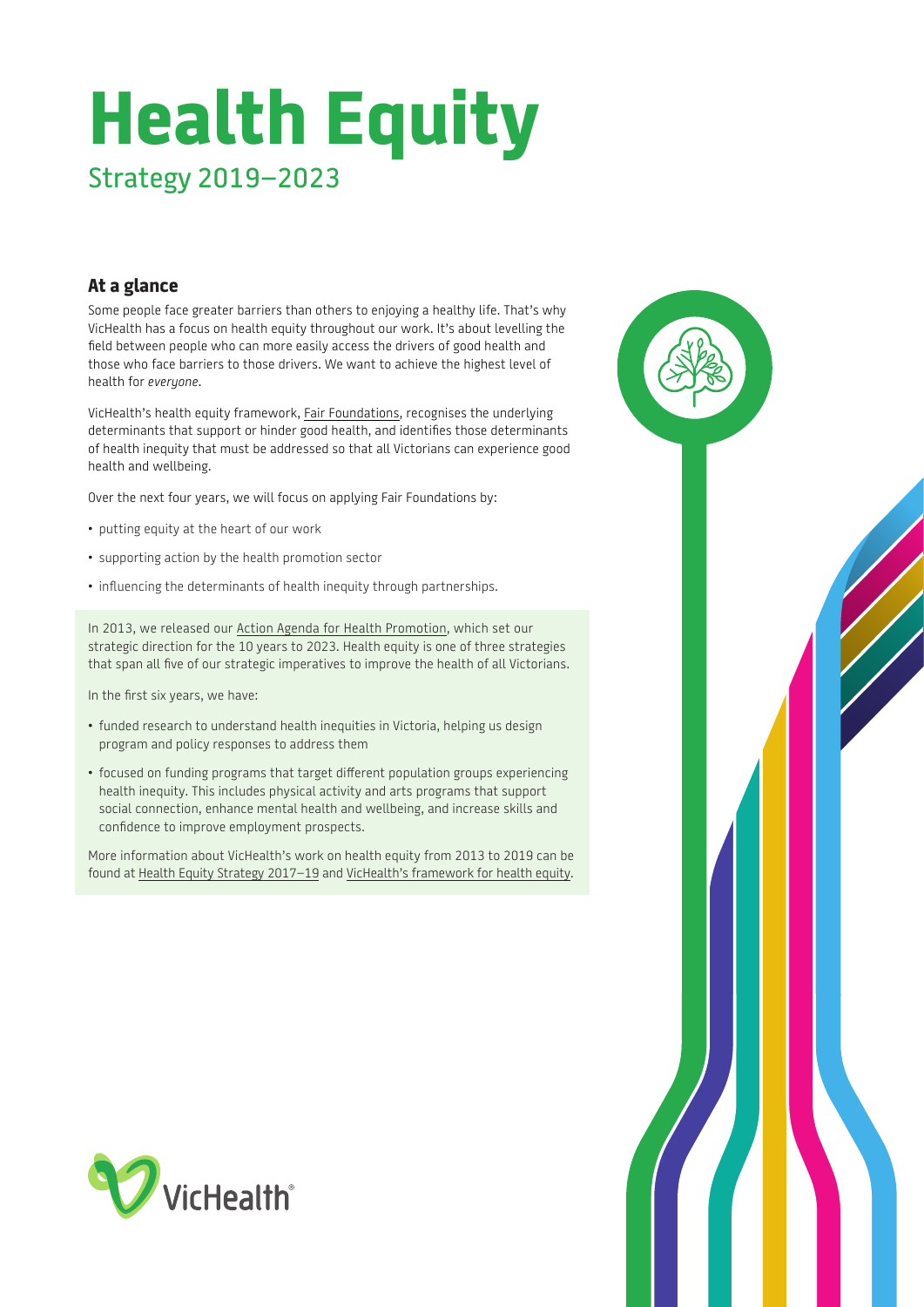# **FOCUS AREA Putting equity at the heart of our work**

# **What we aim to achieve**

To ensure that we prioritise and deliver on our commitment to health equity, we will embed it within the day-to-day work across our organisation.

To put equity into everything we do, VicHealth will:

- ensure health equity is considered at all levels of our organisational practice from operations through to governance
- embed clear principles to address health inequity in our projects and programs, including giving priority to working directly with population groups who face the greatest barriers to health and wellbeing
- ensure that differential impacts are measured in all VicHealth's work adjusting or realigning our approaches to achieve health equity whenever required
- monitor trends in the determinants of health across the broader population, and use this knowledge to inform our future work.

### **What will success look like?**

Health equity is an integral part of VicHealth's work at every level.

# **FOCUS AREA**

# **Supporting action by the health promotion sector**

VicHealth will work with the health promotion sector to strengthen our collective capacity to address health inequities and to continue integrating health equity into practice across the sector.

To support greater action by the sector, VicHealth will:

- identify and address gaps in the health promotion sector in relation to health equity knowledge and application
- deliver forums and events and develop resources that share experiences and learnings from those within the sector who are working to address health inequities
- explore opportunities to support the dissemination of research and practical expertise in applied approaches to address health inequity
- promote opportunities for the health promotion sector to partner with researchers to trial applied solutions to address health inequity.

### **What will success look like?**

A sector more knowledgeable about health equity and better prepared to trial solutions to reduce health inequities.

# **FOCUS AREA**

# **Influencing the determinants of health inequity through partnerships**

No single sector or organisation alone can address the broad range of social, economic and environmental determinants of health inequity – highlighting the need for partnerships of all kinds to bring about real change.

To influence the determinants of health inequity through partnerships, VicHealth will:

- draw on existing health promotion partnerships to advocate for policies that address the determinants of health inequities
- foster new partnerships outside the health promotion sector to advocate for policies that address the determinants of health inequity
- explore opportunities to collaborate across sectors to measure the health equity impact of policies that influence the determinants of health inequities.

## **What will success look like?**

A range of strong partnerships in and beyond the health promotion sector that are working to influence the determinants of health inequities.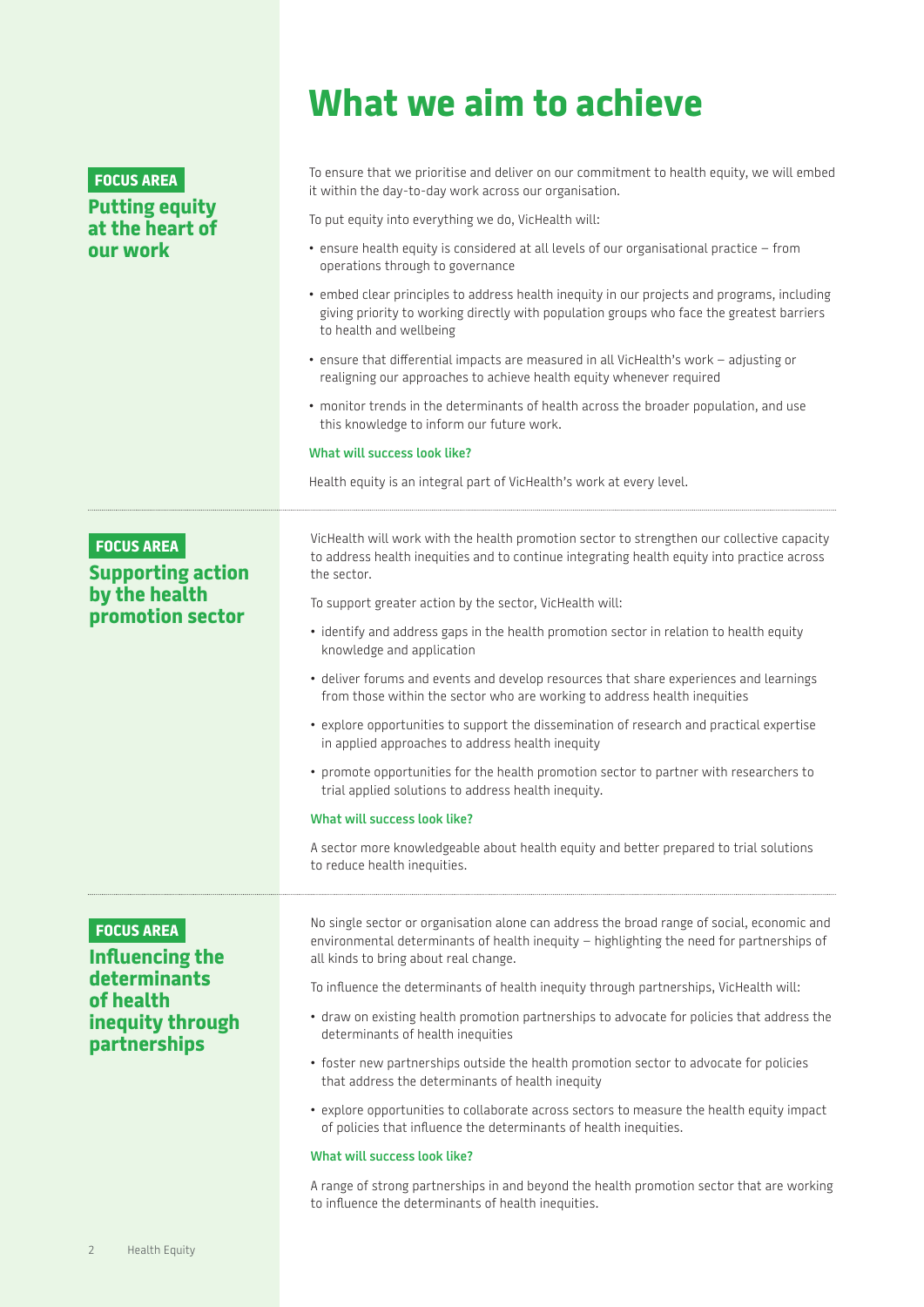# **Supporting Evidence**

VicHealth's long history of leading work in this area includes the development of the Fair Foundations Framework (the Framework), which draws on the World Health Organization's 2008 Commission on Social Determinants of Health (WHO 2008) for its conceptual framework. The Framework details the underlying drivers and determinants of health inequity:

- **socioeconomic, political and cultural context** institutions, structures and processes that give rise to processes of social stratification or ranking, through which the population is assigned to different social positions according to income, occupation, education, gender, sexuality, race/ethnicity, Aboriginality or place-based or locational disadvantage (VicHealth 2015). This ranking of people by social position results in different social groups experiencing greater or reduced access to the major determinants of health outlined below as daily living conditions
- **daily living conditions** the circumstances in which people are born, grow, live, work and age, including factors such as early childhood development, education, work and employment, housing, and community connections. The quality of these conditions experienced by different social groups is highly variable and can be protective of, or damaging to, people's health (VicHealth 2015)
- **individual health-related factors** the health-related knowledge, attitudes and behaviour of individuals and social groups result from, and are responses to, their socioeconomic, political and cultural context, social position, and experience of daily living conditions (VicHealth 2015).

Eliminating health inequities will require action to address the drivers and determinants of health equity at all levels of the Framework. Most of these determinants are socially produced and are outside the direct control of those in the community whose health is negatively affected.

Addressing the socioeconomic, political and cultural context and the daily living conditions that are the main contributors to health inequity is clearly not just the responsibility of the health sector or solely within the influence of health policies. Action to reduce health inequities requires cross-sectoral collaboration and a cross-government approach through which health is considered in all policies (Donkin et al. 2018).

We know that it is possible to address these deep influences on health and wellbeing. Current efforts to improve gender equality and to advance the Treaty process in Victoria, as well as increased recognition of the impact of racism on people's health, provide tangible examples of work that is changing the socioeconomic, political and cultural context and challenging the process of social stratification for greater health equity.

Improving health equity also requires targeted interventions that are co-designed with those communities experiencing barriers to health and wellbeing. Targeted interventions should be based on the general principle of 'nothing about us without us' (Jürgens 2008; VicHealth 2014), and should consider the wider determinants of health and the potential protective factors for communities.

Health equity depends on empowered, respected and inclusive communities. Everyone has a right to participate in decision-making that affects their wellbeing, and to determine what is best for them, their families and their communities. In of itself, participatory decision-making can begin to challenge the unequal distribution of power and resources across social groups and therefore, to bring about greater health equity.